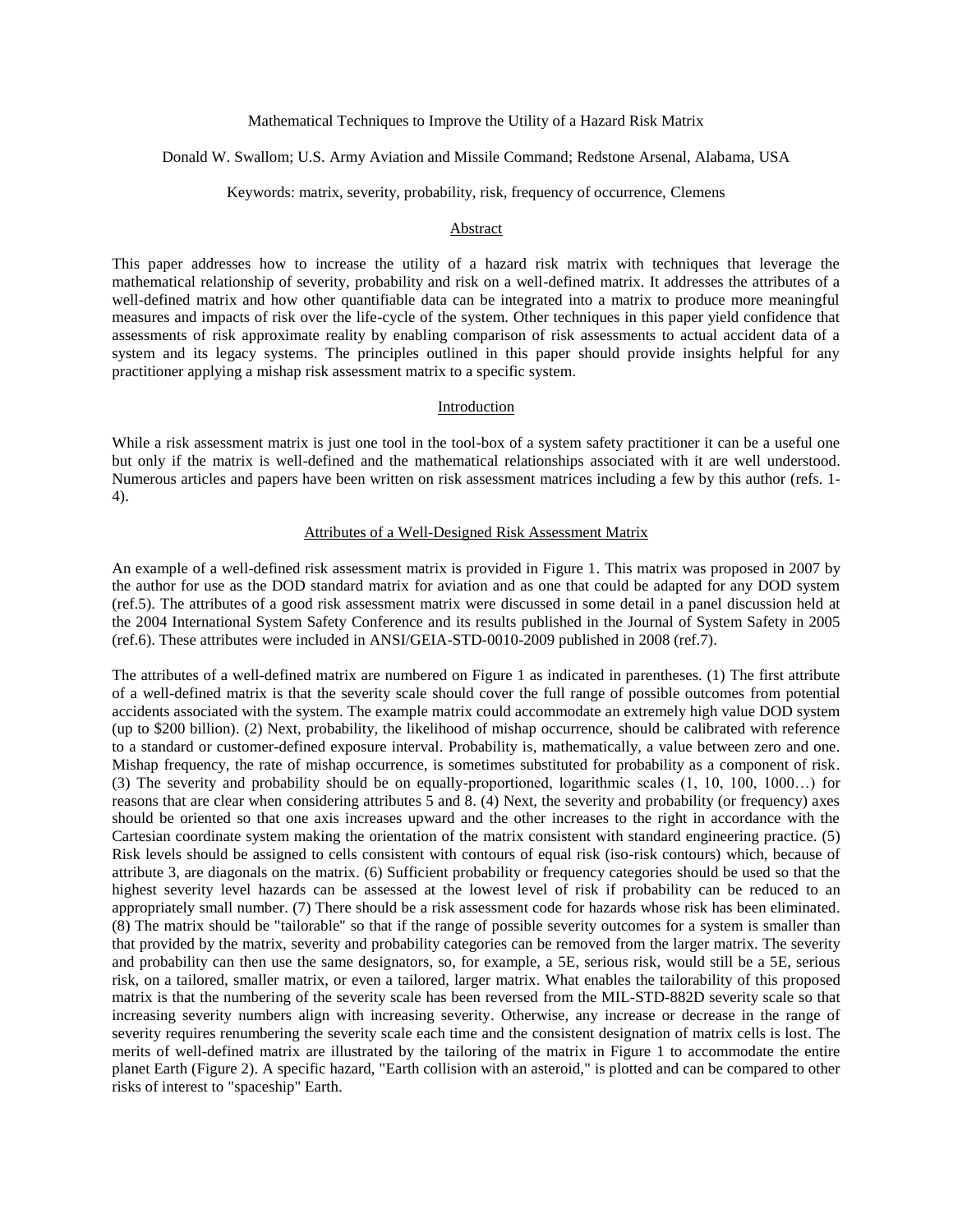|                |   |                                             | 3                              | 2                             | 3                                  | 4           | 5                              | 6                         | 7                           | 8                            |                |
|----------------|---|---------------------------------------------|--------------------------------|-------------------------------|------------------------------------|-------------|--------------------------------|---------------------------|-----------------------------|------------------------------|----------------|
|                |   | <b>Severity</b>                             | $≥$ \$2k                       | ≧\$20k                        | $\geq$ \$200 $k$                   | $\geq$ \$2M | $\geq$ \$20M                   | 2\$200M                   | $\geq$ \$2B                 | $2$ \$20B                    |                |
| $\overline{2}$ |   | <b>)Frequency</b><br>Mishaps per 100,000 Hr | Injury, no<br>lost work<br>day | <b>Lost Work</b><br>Day       | Permanent<br>partial<br>disability | ≥1 Fatality | $\geq 10$<br><b>Fatalities</b> | ≥100<br><b>Fatalities</b> | ≥1.000<br><b>Fatalities</b> | ≥10.000<br><b>Fatalities</b> |                |
|                | A | >100                                        |                                |                               |                                    |             |                                |                           |                             |                              |                |
|                | B | 3<br>>10                                    |                                |                               |                                    |             |                                |                           |                             |                              |                |
|                | С | >1                                          |                                |                               | 5 <sup>1</sup>                     |             |                                |                           | Prohibitive SECDEF          |                              |                |
|                | D | >0.1                                        |                                |                               |                                    |             |                                | High - CAE                |                             |                              | 6 <sup>1</sup> |
|                | Е | >0.01                                       |                                |                               |                                    |             | Serious - PEQ                  |                           |                             |                              |                |
|                | F | >0.001                                      |                                |                               |                                    | Medium - PM |                                |                           |                             |                              |                |
|                | G | >0.0001                                     |                                | Low-SSWG/Principal for Safety |                                    |             |                                |                           |                             |                              |                |
|                | Н | >0.00001                                    |                                |                               |                                    |             | 8                              |                           |                             |                              |                |
|                |   | > 0.000001                                  |                                |                               |                                    |             |                                |                           |                             |                              |                |
|                | J | $\leq$ 0.000001                             | $\overline{\mathbf{4}}$        |                               |                                    |             | 7                              |                           |                             |                              |                |

Figure 1 — A Well-Designed Risk Assessment Matrix



Figure 2 — The Mother of All Risk Assessment Matrices (Spaceship Earth)

# Understanding Probability

Probability is defined by the American Heritage Dictionary of the English Language as "A number expressing the likelihood that a specific event will occur, expressed as the ratio of the number of actual occurrences to the number of possible occurrences." A mathematical definition is as follows: Repeat a random experiment "n" number of times. If a specific outcome has occurred "f" times in these n trials, the number "f" is the frequency of the outcome. The ratio f/n is the relative frequency of the outcome. A relative frequency is usually very unstable for small values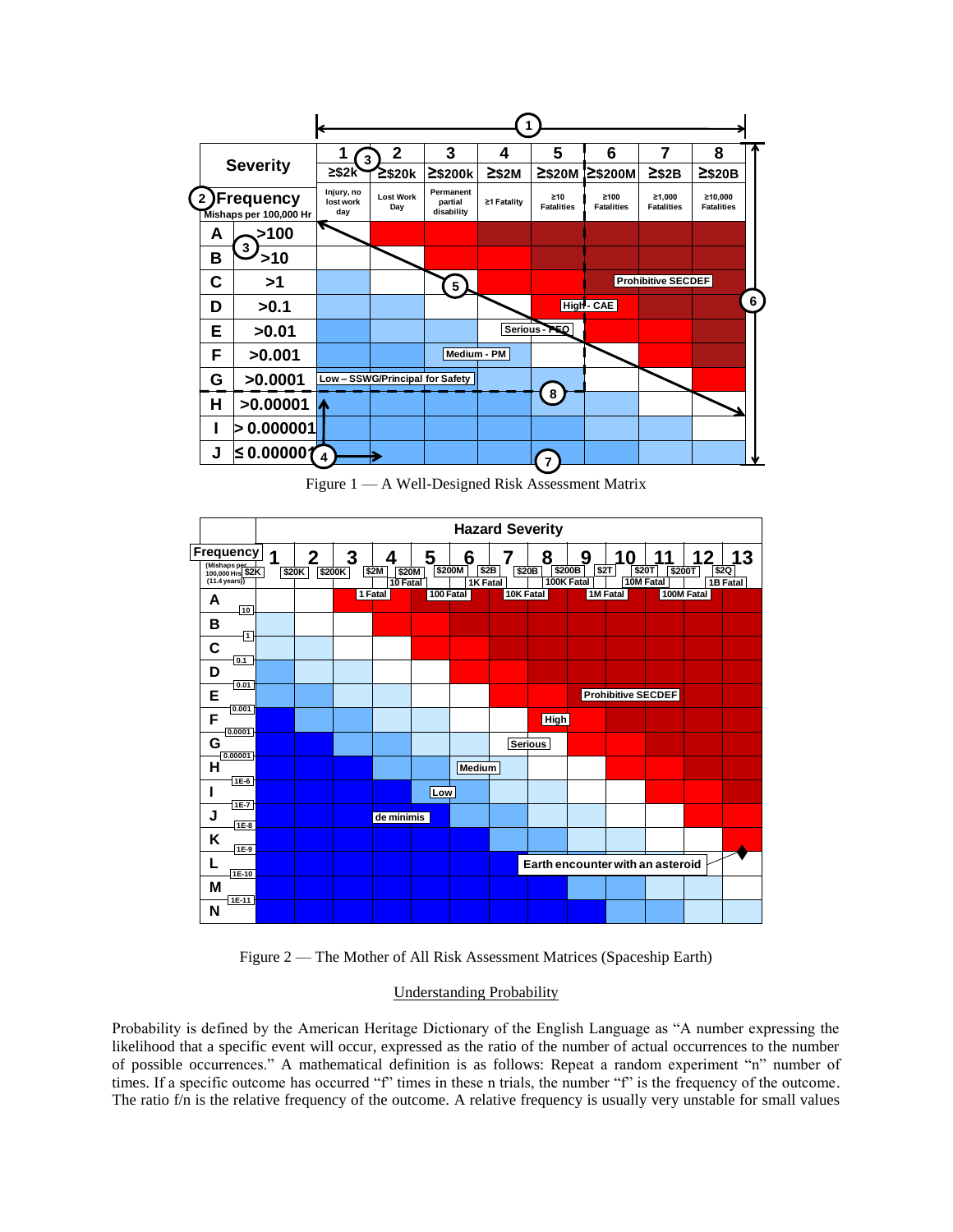of "n," but it tends to stabilize about some number "p" as "n" increases. The number "p" is the probability of the outcome defined by equation 1.

$$
p = f / n \text{ (for very large values of } n\text{)}\tag{1}
$$

In a simple example using a single die, what is the probability of rolling a 3? After one roll, a 5, f/n equals 0. The next roll, a 2, yields an f/n of 0. The third roll is a 3 and f/n now equals 1/3 or 0.333… The fourth roll, a "4," yields f/n equals  $1/4$  or 0.25. After 1000 rolls, we have  $163$  "3s" so f/n equals  $163/1000$  or 0.163. As the rolls approach infinity f/n equals 0.16666…This is the probability of rolling a "3" with one die. Table 1 shows a similar example but in this case the question is what is the probability that a military helicopter striking a wire resulting in a Class A mishap (death or loss of aircraft). Analysis has determined that the probability (actually frequency of occurrence) of this is 4.406E-06 occurrences per flight hour. Equipped with a grasp on good matrix attributes and probability, one can now apply this knowledge to expand the probability scale of the matrix.

|                                 | Class A accidents | <b>Accident Rate</b> |
|---------------------------------|-------------------|----------------------|
| <b>Accumulated Flight hours</b> |                   | (per flight hour)    |
|                                 |                   |                      |
| 1,000                           |                   |                      |
| 176,182                         |                   | 5.676E-06            |
| 274,539                         | $\mathfrak{D}$    | 7.285E-06            |
| 700,462                         | 3                 | 4.283E-06            |
| 10,000,000                      | 46                | 4.600E-06            |
| 1,000,000,000                   | 4407              | 4.407E-06            |
| Approaches infinity             |                   | 4.406E-06            |

Table 1 — Wire Strike Accidents

# Expanding the Matrix **100 10 1 0.1 0.01 0 Assumptions**

Expanding the Matrix<br>Figure 3 is a version of the matrix used by the U.S. Army's Program Executive Officer for Aviation (PEO Aviation). **Fleet Size: 368 aircraft Aircraft Exposure Hours: hours** Utilization: **Department COV** *CLUS*. **A** *CLUS CLUS CLUS CLUS CLUS CLUS* **4,800** 1ation (Pr

|                                 | A                    | Β             | C                 | D      | Е           | F<br>Very  | 0 <sub>R</sub> |
|---------------------------------|----------------------|---------------|-------------------|--------|-------------|------------|----------------|
|                                 | Frequent             | Probable      | <b>Occasional</b> | Remote | Improbable  | Improbable |                |
| Occurrences per 100,000 Flt Hrs |                      | 100           | 10                |        | 0.1<br>0.01 |            | $\mathbf{0}$   |
| Catastrophic_1<br>\$1M          | High                 | 1B            | 1 <sup>C</sup>    | 1D     | <b>1E</b>   | 1F         |                |
| Critical <sub>2</sub><br>\$200K | <b>CSA/AAE</b><br>2A | $2\mathsf{B}$ | $2C$ Medium       | 2D     | 2E<br>Low   | 2F         |                |
| Marginal 3                      | 3A                   | 3B            | 3 <sub>C</sub>    | 3D     | PM<br>3E    | 3F         |                |
| \$20K<br>Negligible 4           | 4A                   | 4B            | 4 <sub>C</sub>    | 4D     | 4E          | 4F         |                |

Figure 3 – PEO Aviation Matrix **Critical 2 2A 2B 2C 2D**

It does not have all the attributes of a well-designed matrix but it does have attributes 1, 2, 3, 6 and 7. Column F, "Very Improbable" was added by the author to achieve attribute 6. For a specific aircraft acquisition program the **3B 3C 3D 3E 3F Marginal 3 3A** fleet size will be 368 aircraft, each aircraft is projected to be flown 240 hours per year and each aircraft will be used **here also have the constraints**, then increme to provide the constraints of projection into the constraints with the constraints of the constraints of the constraints of  $\frac{1}{2}$  and  $\frac{1}{2}$  and  $\frac{1}{2}$  and  $\frac{1}{2}$ **P**<br>8, 6<br>qui

Aircraft Exposure = 240 hours/year x 20 years = 4,800 hours (2)

Fleet Exposure =  $368$  aircraft x 240 hours/year x 20years =  $1,776,400$  hours (3)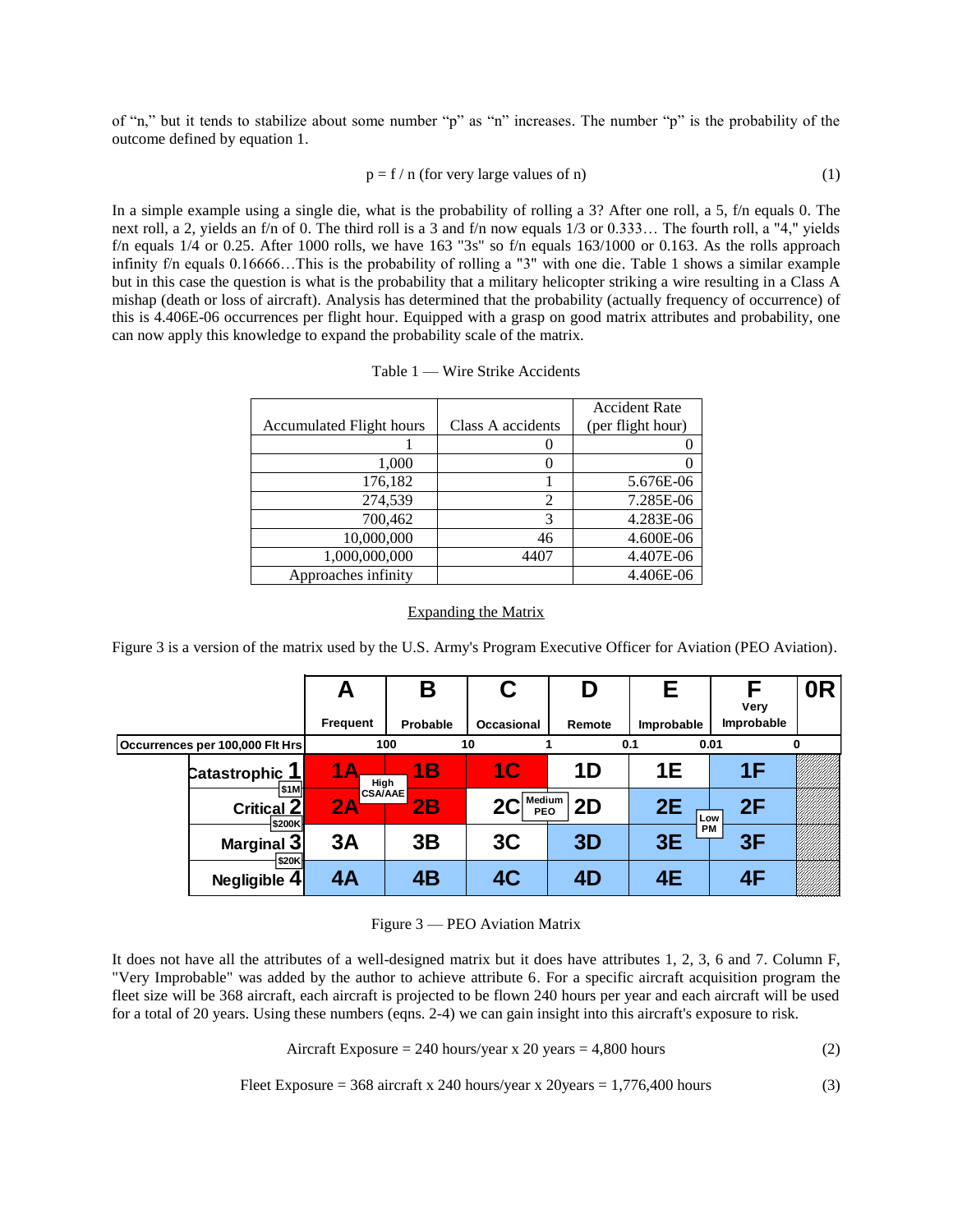Fleet Hours per Year =  $368$  aircraft x 240 hours/year =  $88,320$  hours/aircraft (4)

We can apply these values to expand the PEO Aviation matrix as shown in Figure 4. The rows "Flight Hours per Occurrence" and "Occurrences per Flight Hour are simply derived from "Occurrences per 100,000 Flt Hrs." The rows under "Fleet Life," "Occurrences per Year" are derived using equation 5 and "Years per Occurrence" is simply the inverse  $(1/X)$  of Occurrences per Year. The row Occurrence per Fleet Life is calculated using equation 6

88,320 fit hrs/year x 10 Occurrences /100,000 fit hours = 
$$
8.83
$$
 Occurrences/year (5)

$$
1,776,400 hours/ fleet life x 10 Occurrences/100,000 fit hours = 177 Occurrences/ Fleet life \t(6)
$$

The reason that both an item and its inverse are calculated is that one of them will yield a value greater than one. Values greater than one are easier for some people (the author included) to grasp than numbers expressed as decimals less than one. For example, 0.00883 occurrences per year means little but 113 years per occurrence gives a better sense of how very improbable the probability category of "F" is as applied to this specific fleet of aircraft.

The matrix in Figure 4 is actually a spreadsheet. Fleet size, Utilization, and Aircraft Life are input values along with Occurrences per 100,000 Flt Hrs. The spreadsheet calculates the remaining values. Once constructed, this expanded matrix allows anyone trying to comprehend probability to select the row with the most meaningful values. In addition, when communicating the "consequences of risk acceptance" in a risk acceptance document, this expanded matrix enables one to determine and provide to the risk acceptance authority that, for example, a 1D hazard will produce "on the order of 2 to 17 Class A accidents over the life cycle of this aircraft."

|                                    |                       | <b>Assumptions</b>                 |                     |                                 |                   |                                    |  |
|------------------------------------|-----------------------|------------------------------------|---------------------|---------------------------------|-------------------|------------------------------------|--|
|                                    |                       | <b>Fleet Size:</b><br>368 aircraft |                     | <b>Aircraft Exposure Hours:</b> | 4.800 hours       |                                    |  |
|                                    | Utilization:          | 240 hours/yr                       |                     | <b>Fleet Exposure Hours:</b>    |                   | 1,766,400 hours                    |  |
|                                    | <b>Aircraft Life:</b> | 20 years                           |                     | Fleet Hours per Year:           |                   | 88,320 hours                       |  |
|                                    | A                     | В                                  | C                   | n                               | Е                 | 0 <sub>R</sub><br>F<br><b>Very</b> |  |
|                                    | <b>Frequent</b>       | Probable                           | Occasional          | Remote                          | <b>Improbable</b> | Improbable                         |  |
| Occurrences per 100,000 Fit Hrs    |                       | 100                                | 10                  |                                 | 0.1               | 0.01<br>0                          |  |
| <b>Flight Hours per Occurrence</b> |                       | 1,000                              | 10,000              | 100,000                         | 1,000,000         | 10,000,000                         |  |
| <b>Occurrences per Flight Hour</b> |                       | $10-3$                             | $10^{-4}$           | $10^{-5}$                       | $10^{-6}$         | $10^{-7}$<br>$\mathbf{0}$          |  |
|                                    |                       |                                    | <b>Fleet Life</b>   |                                 |                   |                                    |  |
| <b>Occurrences per Year</b>        |                       | 88.3                               | 8.83                | 0.883                           | 0.0883            | $\mathbf 0$<br>0.00883             |  |
| <b>Years per Occurrence</b>        |                       | 0.0113                             | 0.113               | 1.13                            | 11.3              | 113                                |  |
| <b>Occurrence per Fleet Life</b>   |                       | 1.766                              | 177                 | 17.7                            | 1.77              | $\mathbf{0}$<br>0.177              |  |
| <b>Fleet Life per Occurrence</b>   |                       | 0.000566                           | 0.00566             | 0.0566                          | 0.566             | 5.66                               |  |
| Catastrophic 1                     |                       | 1Β<br>High                         | 1 <sup>C</sup>      | 1D                              | <b>1E</b>         | 1F                                 |  |
| <b>Critical 2</b><br>\$200K        | \$1M<br>2A            | <b>CSA/AAE</b><br>2B               | Medium<br>2C<br>PEO | 2D                              | 2E                | 2F<br>Low                          |  |
| <b>Marginal 3</b>                  | 3A                    | 3B                                 | 3 <sub>C</sub>      | 3D                              | 3E                | РM<br>3F                           |  |
| Negligible 4                       | \$20K<br>4A           | 4B                                 | 4C                  | 4D                              | 4E                | 4F                                 |  |

Figure 4 — Expanded PEO Aviation Matrix

## Plotting Accidents on a Matrix

A fundamental principle of system safety is that safety risk over time results in accident loss. This means that an indicator of future risk is past accident loss rates.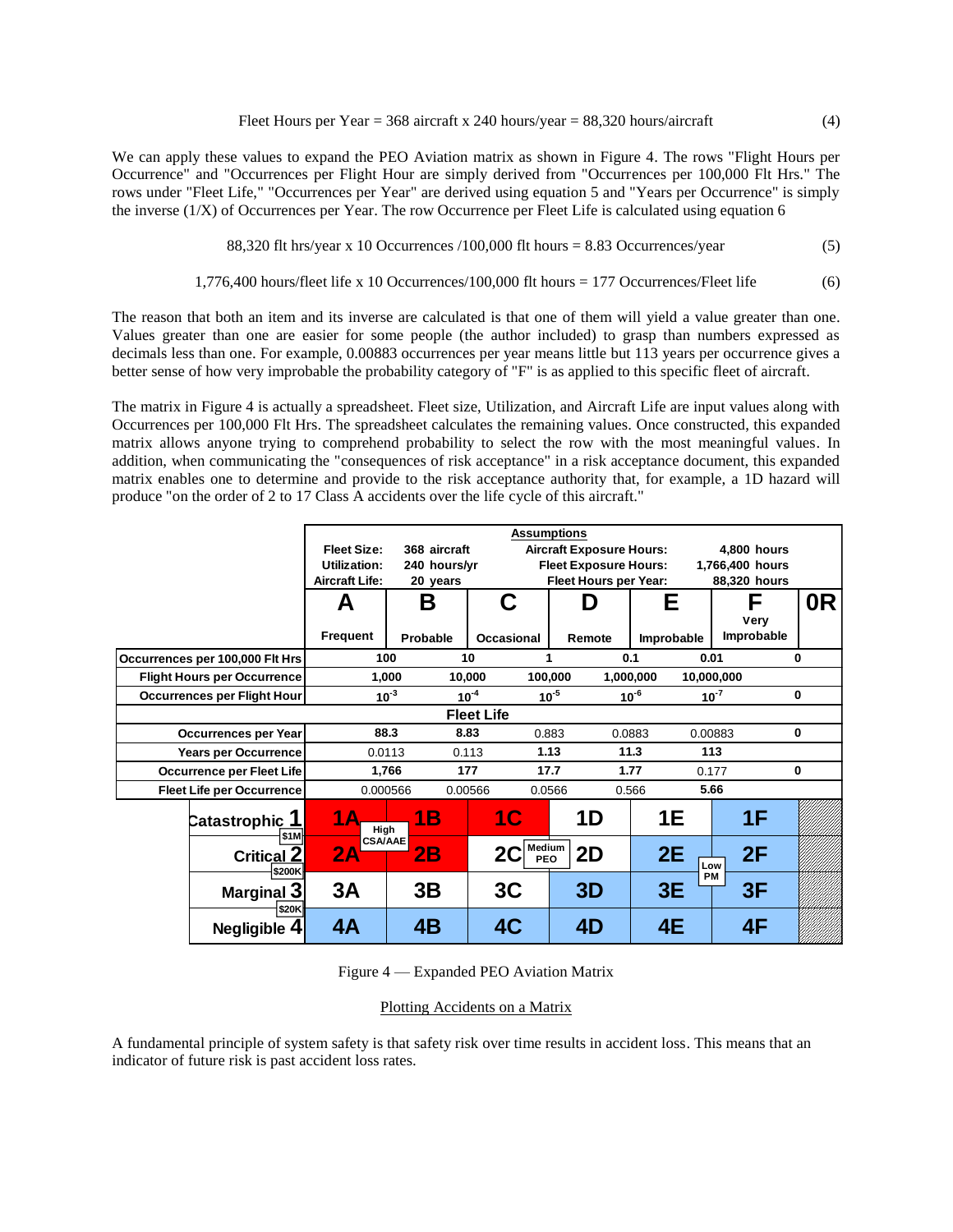Using accident data from the U.S. Army's Risk Management Information System (ref. 8), one can compute a "severity" (average Class A accident cost) from the cost and number of Class A accidents using equation 7.

$$
Severity = \frac{Total Cost of Class A mishaps}{Total Number of Class A mishaps} = \frac{$361,671,038}{59} = $6,130,018
$$
 (7)

Next one can compute a frequency of occurrence (corresponding to probability) using the total number of Class A accidents and the total hours flown by the helicopter fleet using equation 8.

Probability = 
$$
\frac{\text{Total Number of Class A mishaps}}{\text{Total Hours Flown}} = \frac{59}{1,588,597} = 3.714 \text{ mishaps} / 100,000 \text{ Fit Hrs} \quad (8)
$$

If we repeat this for Class B, C, and D accidents we get Table 2.

| Class | No  | <b>Total Cost</b> | Cost/Mishap | Mishaps per 100,000 Flt Hrs |
|-------|-----|-------------------|-------------|-----------------------------|
| А     | 59. | \$361,671,038     | \$6,130,018 | 3.714                       |
| B     | 39  | \$18,854,121      | \$483,439   | 2.455                       |
| C     | 245 | \$17,114,206      | \$69,854    | 15.422                      |
| D     | 12  | \$970,148         | \$8,662     | 7.050                       |

Table 2 — Aircraft Accident Data

Then we can plot the last two columns of table 1 on logarithmic scales to get Figure 5.



Figure 5 — Aircraft Accidents Plotted on Logarithmic Scales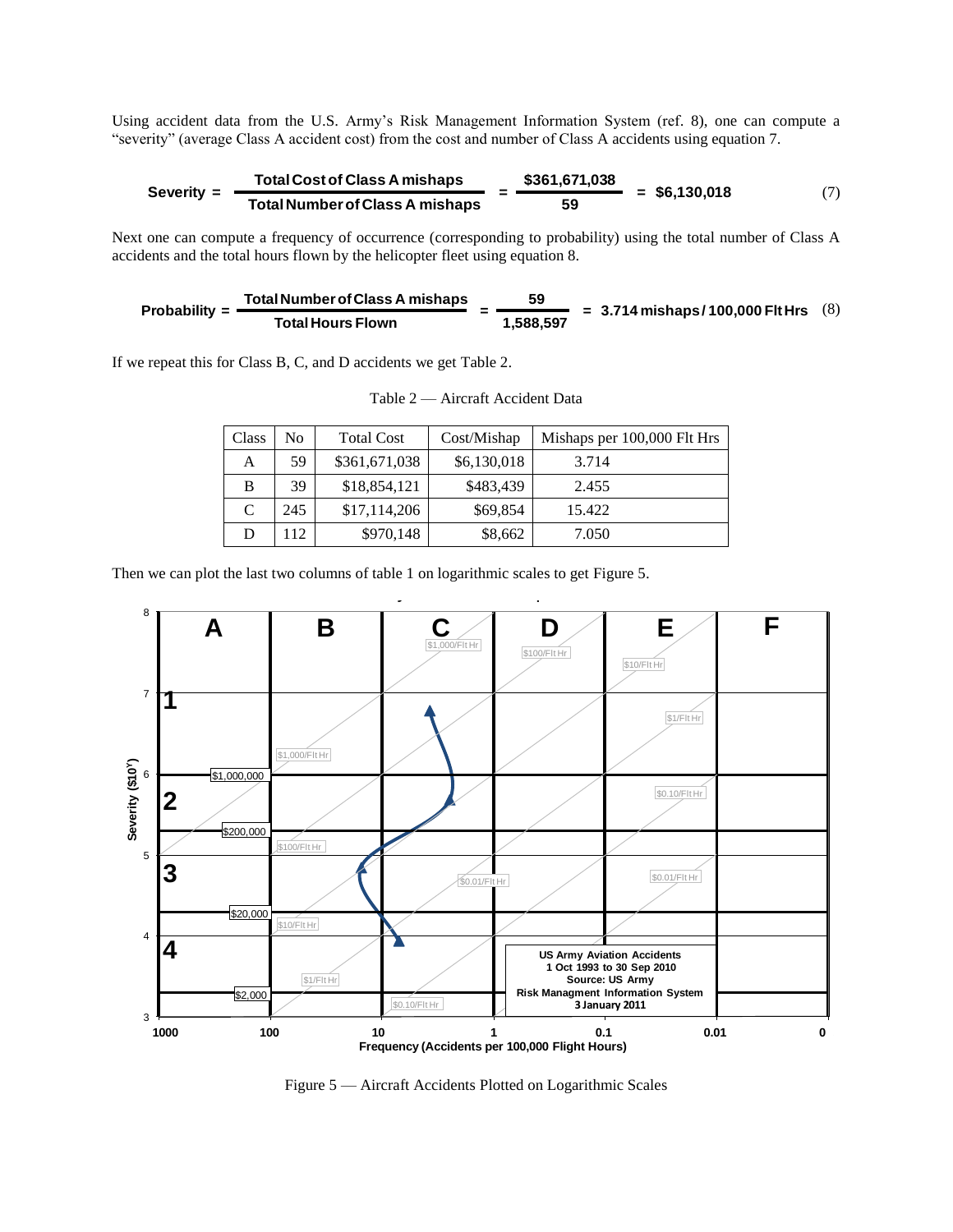Since accidents result from risk over time then Figure 5 represents graphically the total impact of the risk of all aircraft hazards to date. Figure 6 uses this same method to plot all hazards associated with actual Class A, B and C accidents for this aircraft type. Each point represents either a hazard or an accumulation of hazards that together sum to the Class A, B, C, and D points on the risk curve.



Figure 6 — Aircraft Accidents and Hazards Plotted on Logarithmic Scales

## Relative Risk Values

Another mathematical technique that can be helpful is computing relative risk values. Table 3 shows a simplified matrix with the cell of the matrix with the lowest risk, 4F, assigned a risk value of 1. The author has named this single unit of risk a "Clemens" in honor of renowned system safety practitioner, Pat Clemens, author and co-author of numerous publications on system safety including many on the proper application of risk assessment matrices. The risk value of each cell of the matrix is 10 times the level of the cell below and to the right of it, as shown.

|                        |   | <b>Probability</b> |            |           |         |        |       |  |  |  |
|------------------------|---|--------------------|------------|-----------|---------|--------|-------|--|--|--|
|                        |   | А                  | в          |           | D       |        |       |  |  |  |
|                        |   | 100,000,000        | 10,000,000 | 1,000,000 | 100,000 | 10,000 | 1,000 |  |  |  |
| <u>ie</u><br>ō<br>ဖြစ် |   | 10,000,000         | 1,000,000  | 100,000   | 10,000  | 1,000  | 100   |  |  |  |
|                        | 3 | 1,000,000          | 100,000    | 10,000    | 1,000   | 100    | 10    |  |  |  |
|                        | 4 | 100,000            | 10,000     | 1,000     | 100     | 10     |       |  |  |  |

Table 4 is the number of hazards for a specific Army helicopter program, identified here as Helicopter A. Each cell of the matrix contains the number of hazards for each risk assessment code (1D, 1E, 1F, etc.). Table 5 shows the product of the number of hazards times the relative risk value for the same cell. Figure 7 displays these values in a 3D column chart and yields a visual representation of the relative risk of hazards for each cell of the matrix. One can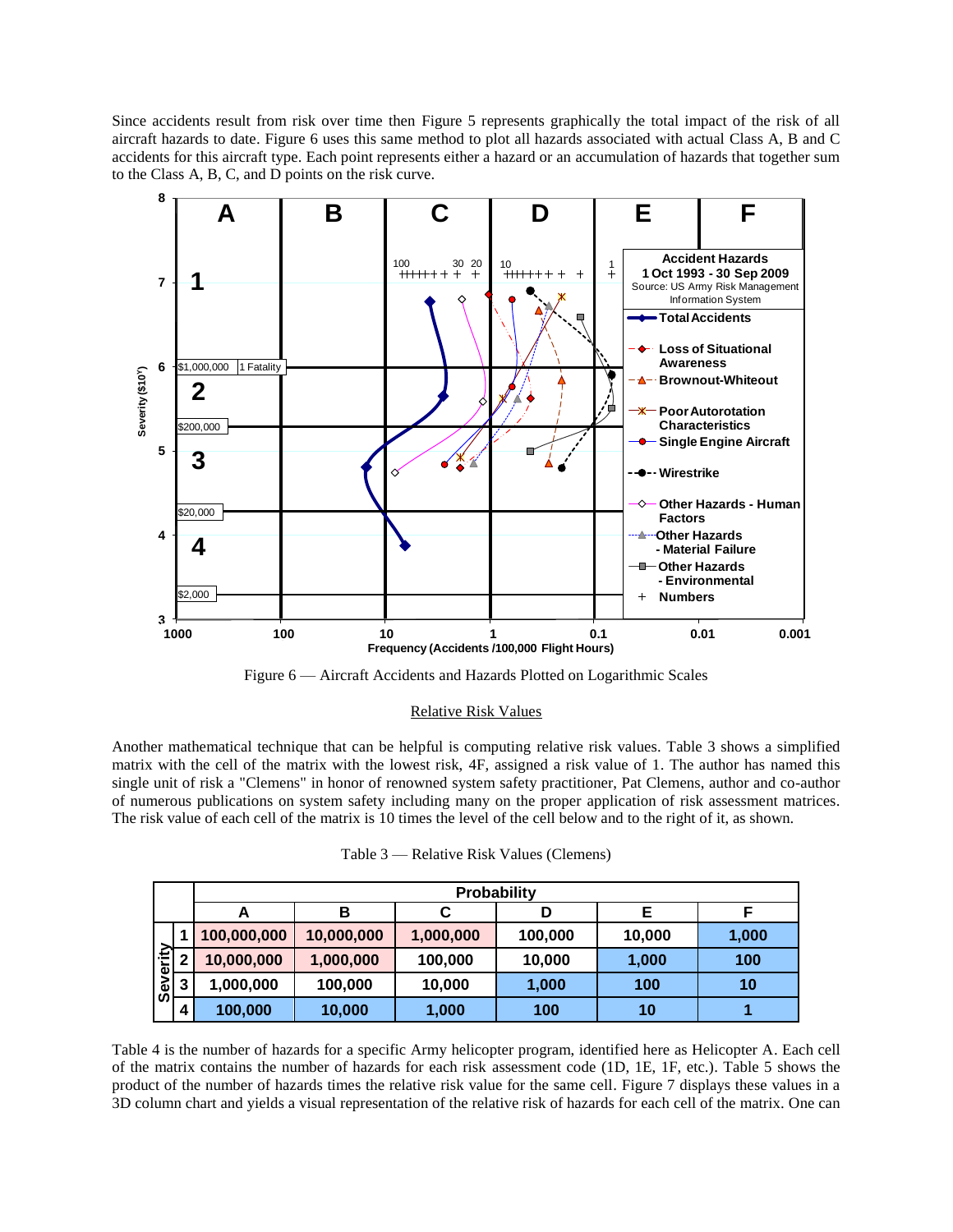also compare the relative risk of similar systems. In this case Helicopter A is an aircraft being designed for a US ally similar to Helicopter B which is a legacy aircraft in the inventory for decades. Helicopter C is a new US aircraft that was designed to replace Helicopter B. Helicopter B is the aircraft whose accidents are plotted in Figure 6.

|                | Probability |   |  |  |  |    |  |  |
|----------------|-------------|---|--|--|--|----|--|--|
|                | −           | В |  |  |  |    |  |  |
|                |             |   |  |  |  | 65 |  |  |
| ≔<br>δ.<br>မြိ |             |   |  |  |  |    |  |  |
|                |             |   |  |  |  |    |  |  |
|                |             |   |  |  |  |    |  |  |

Table 4 — Helicopter A Hazard Distribution

Table 5 — Helicopter A Relative Risk Distribution (Clemens)

|                         |   | Probability |   |        |         |         |        |  |  |  |
|-------------------------|---|-------------|---|--------|---------|---------|--------|--|--|--|
|                         |   | A           | в |        |         |         |        |  |  |  |
|                         |   |             |   |        | 500,000 | 140,000 | 65,000 |  |  |  |
| erity                   | ີ |             |   |        | 40,000  | 6,000   | 200    |  |  |  |
| $\mathsf{se}\mathsf{v}$ | າ |             |   | 10,000 | 7,000   | 500     | 40     |  |  |  |
|                         | 4 |             |   |        | 200     | 10      |        |  |  |  |



Figure 7 — Helicopter A, B, and C Relative Risk Distribution 3D Column Charts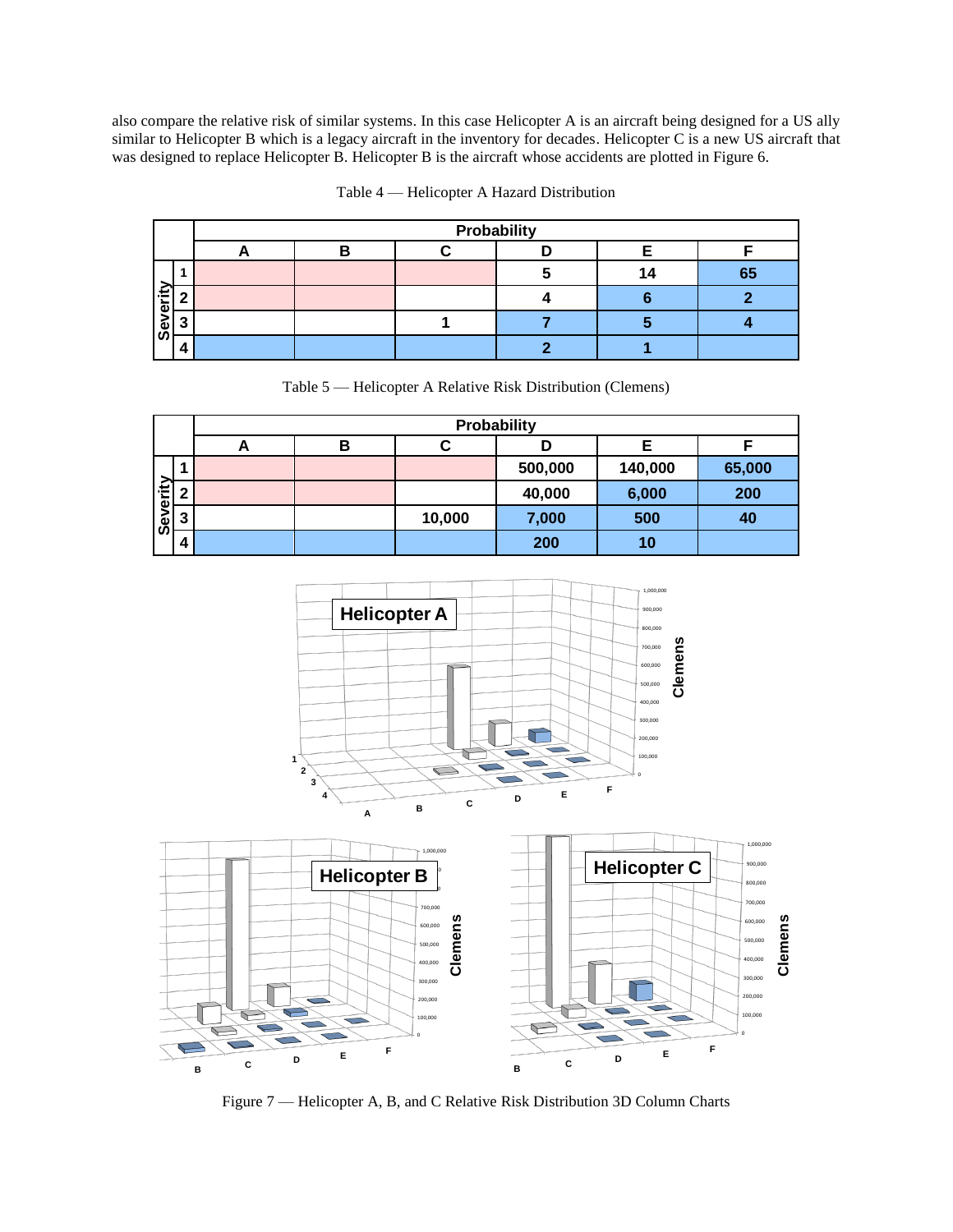The Helicopter A relative risk distribution in Table 5 can also be displayed in a pie chart to visualize the relative risk impact of the hazards in each cell (Figure 8). Here we see each of the five 1D hazards creates 13 percent of the risk for a total of 65 percent of the entire risk, while the 14 1E hazards create only 18 percent of the risk and the 65 1F hazards produce 8.5 percent of the risk.



Figure 8 — Helicopter A Relative Risk Distribution Pie Chart

# Hazard Risk Profile

The Helicopter A hazard distribution in Table 4 can also be used to produce a hazard risk profile similar in structure to the aircraft accidents plots in Figures 5 and 6. In Table 6 the values above each probability level is the value for the logarithmic center for each column. This number times the number of hazards produces a probability for that cell. They are then summed for each severity level (1, 2, 3, 4).

|          |   |                     |          |                              | Probability                             |                                |                                 |
|----------|---|---------------------|----------|------------------------------|-----------------------------------------|--------------------------------|---------------------------------|
|          |   | 3.16E-03            | 3.16E-04 | 3.16E-05                     | 3.16E-06                                | 3.16E-07                       | 3.16E-08                        |
|          |   | A                   | в        | C                            | D                                       | Е                              |                                 |
|          |   | $Sum =$<br>2.23E-05 |          |                              | $5 \times 3.16E - 06$<br>$= 1.58E - 05$ | 14 x 3.16E-07<br>$= 4.43E-06$  | 65 x 3.16E-08<br>$= 2.06E - 06$ |
|          |   | $Sum =$<br>1.46E-05 |          |                              | 4 x 3.16E-06<br>$= 1.26E - 05$          | 6 x 3.16E-07<br>$= 1.90E - 06$ | 2 x 3.16E-08<br>$= 6.32E-08$    |
| Severity | 3 | $Sum =$<br>5.55E-05 |          | 1 x 3.16E-05<br>$= 3.16E-05$ | 7 x 3.16E-06<br>$= 2.21E-05$            | 6 x 3.16E-07<br>$= 1.90E - 06$ | 2 x 3.16E-08<br>$= 6.32E-08$    |
|          | 4 | $Sum =$<br>6.64E-06 |          |                              | 2 x 3.16E-06<br>$= 6.32E - 06$          | 1 x 3.16E-07<br>$= 3.16E-07$   |                                 |

Table 6 — Helicopter A Hazard Risk Profile Computations

These values can be plotted on a matrix to produce the Helicopter A plot in Figure 9. This calculation can also be done for Helicopter B and C hazards and compared to the accident history plot for Helicopter B. Of note on this plot is how closely aligned the Helicopter C hazards are to the Helicopter B accident history. It only seriously diverges at Severity Level 4. This divergence may be due to the fact that hazards with severity above Severity Level 4 also produce accidents at that level that are not accounted for. It may also be due to the practitioner paying less attention to identifying hazards at the Severity 4 level because of focus on Severity 1, 2, and 3. Also note the Helicopter B's Hazard profile shows Severity level 4 hazards much greater than its own accident history. This is due to two hazards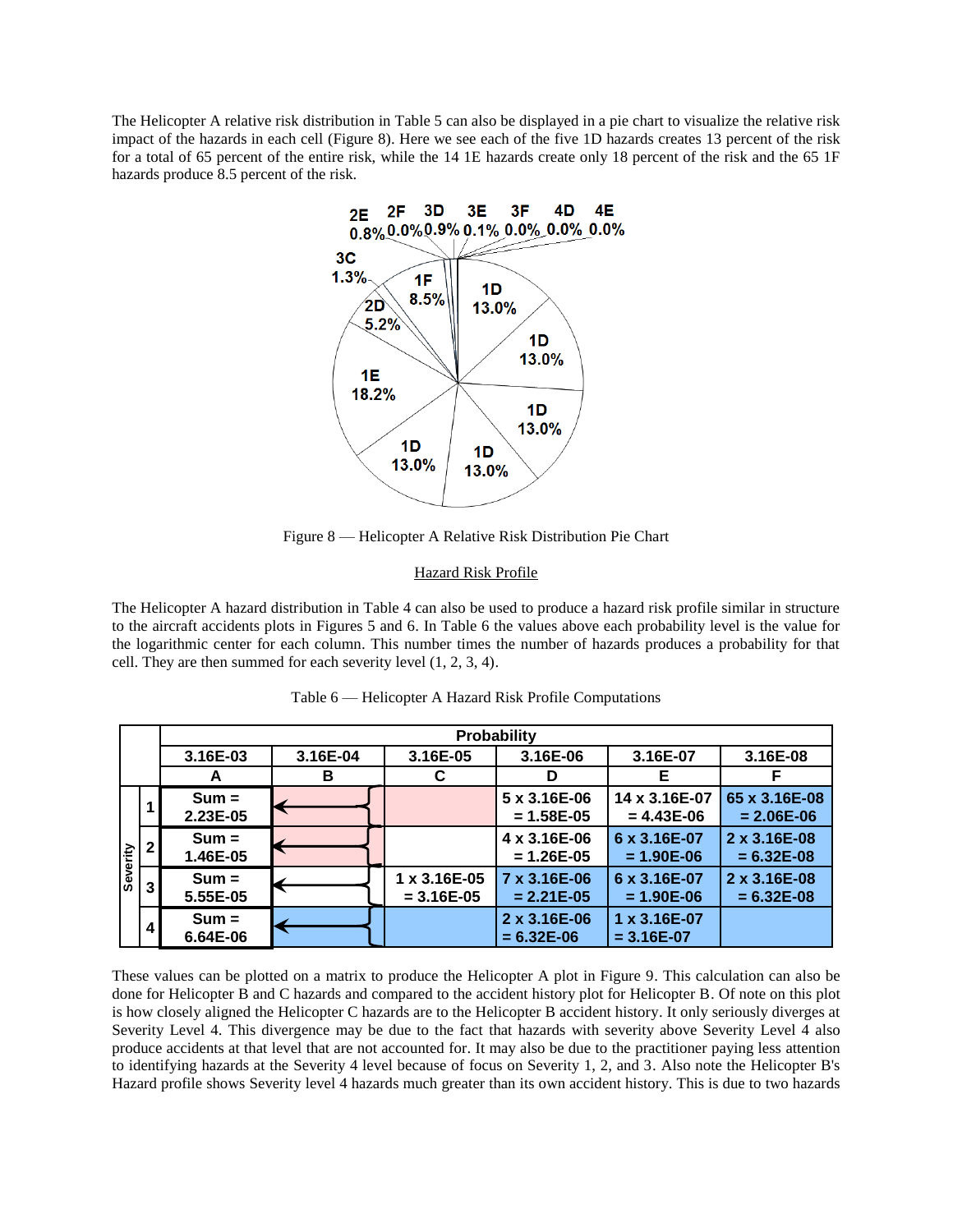that had been assessed as 4B and five hazards assessed as 4C which should be reassessed since the accident history shows that they did not occur as often as predicted.



Figure 9 — Helicopter A Hazard Risk Profile

# **Conclusions**

Bear in mind that while these techniques do not yield a high degree of precision, they are tools that facilitate getting hazards assessed to the appropriate cell of the matrix and can give confidence that the overall assessment of risk is somewhere close to reality. The risk assessment matrix is just one of many tools for managing system safety risk but these techniques for optimizing its utility can be very useful for those programs which have reasonably good accident data for analysis and have developed a risk assessment matrix that has most of the attributes of a welldesigned matrix.

#### **References**

1. Swallom, Donald W. "Developing a Common Risk Assessment Matrix for U.S. Army Aviation." *Proceedings of the 21st International System Safety Conference*, Ottawa, Ontario, August 2003.

2. Swallom, Donald W. "A Common Mishap Risk Assessment Matrix for United States Department of Defense Aircraft Systems." *Proceedings of the 23rd International System Safety Conference*, San Diego, California, August 2005.

3. Swallom, Donald W. "An Improved Accident Severity Classification Scheme for United States Department of Defense Systems." *Proceedings of the 24th International System Safety Conference*, Albuquerque, New Mexico, August 2006.

4. Swallom, Donald W. "Constructs for System Safety: Consequence, Likelihood, and Loss." *Proceedings of the International System Safety Regional Conference 2008*, Singapore, April, 2008.